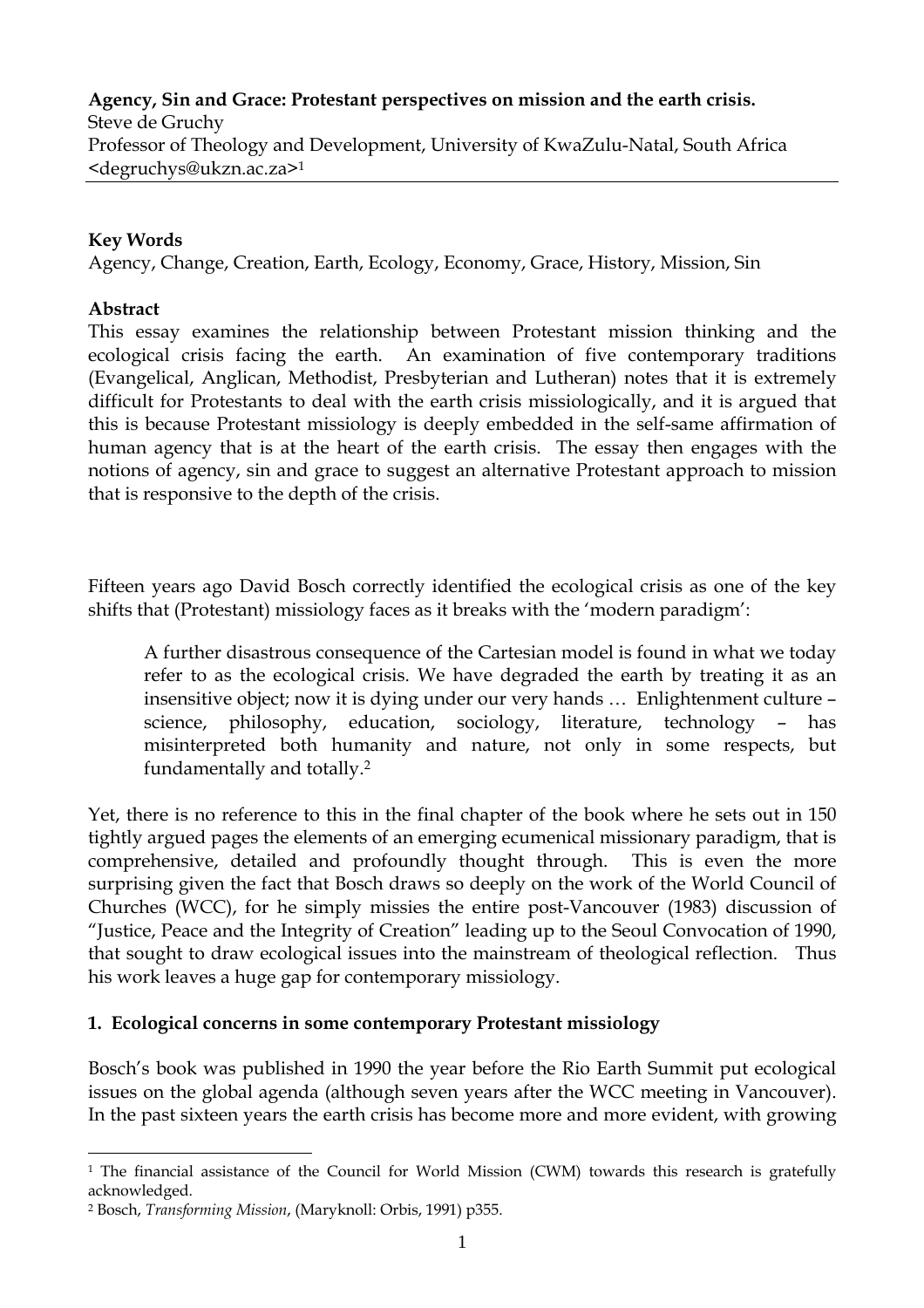evidence of the implications of climate change, deforestation, loss of top soil and diminishing fresh water supplies. Churches in both the North and South are more and more aware of this, and there has been a burgeoning theological library around the issue, but the question remains: How has this affected our understanding and practice of mission? To answer this question and to gain a summary overview of the Protestant answer to that question, I propose now to examine – not the general church resolutions on the environment, ecology, creation, or the earth crisi[s3](#page-1-0) – but the contemporary *missiological* statements of five traditions from the diverse Protestant world.

## *(a) The 'Lausanne' Evangelical Tradition*

A significant part of the Protestant church that calls itself 'Evangelical' and which chose not to be involved in the World Council of Churches, gathered together and focused its thinking on mission in the Lausanne Covenant of 1974. The struggle at the heart of this movement has always been to define the relationship between evangelism and social concern, without undermining the traditional evangelical understanding of the 'gospel'. This has been a running battle!<sup>4</sup> Nevertheless, one of the more exciting and groundbreaking advances to come out of this tradition, nurtured within the Evangelical-based Interchurch Relief and Development Agency and its successor, the Micah Network, has been the *Micah Declaration on Integral Mission* of September 27, 2001, and more recently the Micah Campaign, drawing on the Millennium Development Goals (MDGs).[5](#page-1-2) 

The *Micah Declaration* makes a strong argument for the Evangelical community to focus on what in Spanish is called '*misión integral*', meaning holistic or comprehensive mission, but translated directly as 'integral mission' in English. It is a strong call to integrate evangelism and social concern in the face of globalization and the reality of poverty for many of the world's citizens. The seven-page document has a preamble, followed by sections on integral mission, integral mission with the poor and marginalized, integral mission and the church, integral mission and advocacy, integral mission and lifestyle. While the document includes a strongly motivated critique of neo-liberalism, there is no recognition of the relationship between economy and ecology, other than in the final section on 'lifestyle', where there are two possible references: "There is a need for integral discipleship involving the responsible and sustainable use of the resources of God's creation … The concept of Sabbath reminds us that here should be limits to our consumption", however, this is immediately taken up with the notion that wealth should be shared, rather than that the limits point to a wider ecological framework in which wealth and poverty is located.

# *(b) The Anglican Communion*

 $\overline{a}$ 

If mission in the Lausanne tradition is haunted by the tension between evangelism and social concern, then a reading of the mission documents of the Anglican communion from

<span id="page-1-0"></span><sup>3</sup> Following Rasmussen I prefer the terms earth and earth crisis, and also the verb 'earthkeeping' due to its biblical connections (Genesis 2:15). See Larry Rasmussen, *Earth Community, Earth Ethics* (Maryknoll: Orbis, 1997).

<span id="page-1-1"></span><sup>4</sup> See Orlando Costas, "Integral Mission and its Historical Development" in Tim Chester (ed), *Justice, Mercy and Humility: Integral Mission and the Poor* (Carlisle, Cumbria: Paternoster, 2002)

<span id="page-1-2"></span><sup>5</sup> See the essays in Chester (ed) *Justice, Mercy and Humility*. See also <www.micahchallenge.org>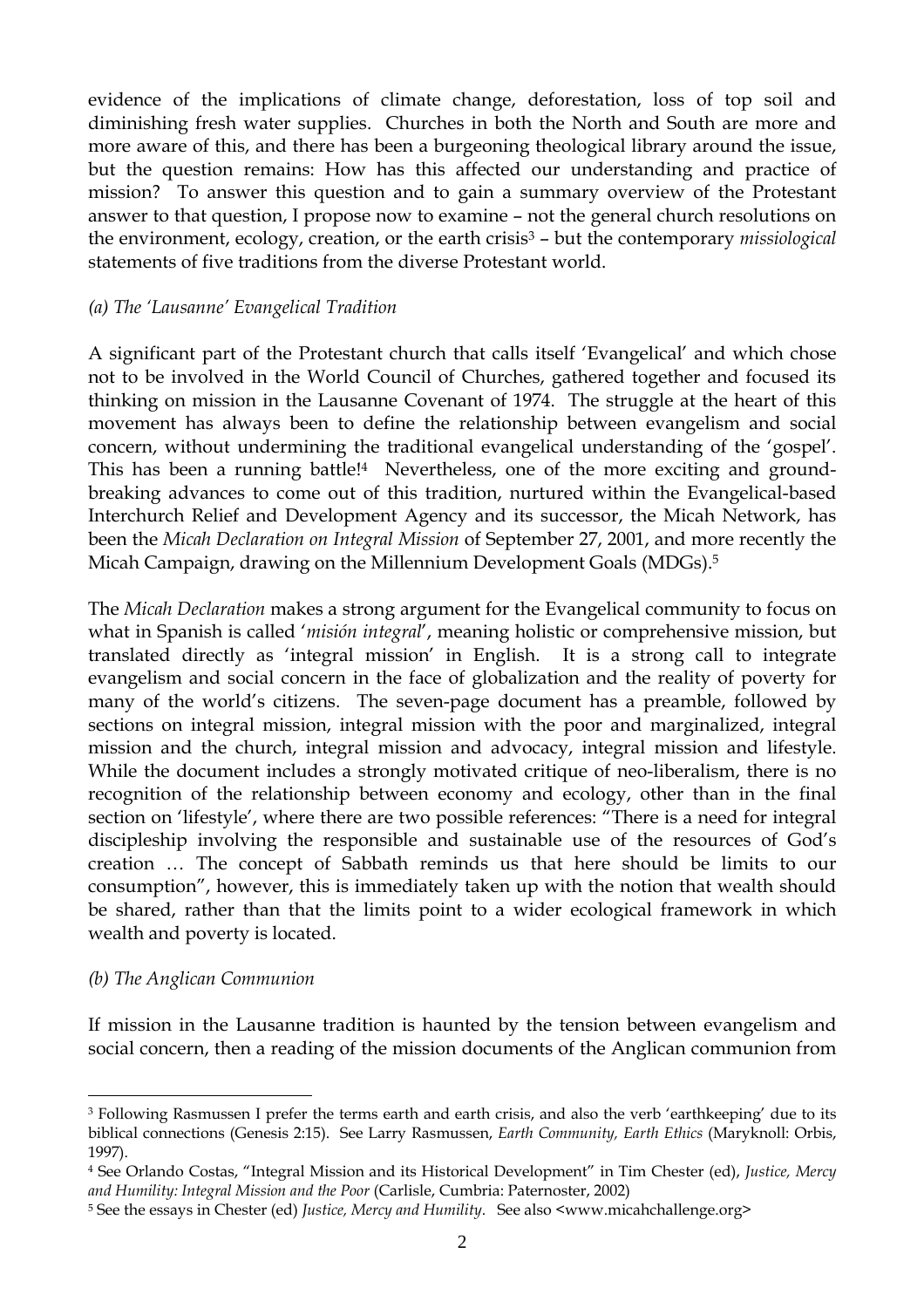the past decade would suggest that this tradition is haunted by the constant need to define what it means to be 'Anglican' in mission. In their documentation, reports and resolutions on the theme of 'mission' there is a great deal of reflection on the incredible diversity and breadth of ecclesial experience that makes up the Communion, and the impact this has on mission, and what this means for a church that until very recently was formally rooted in Anglo-Saxon culture and expression. Throughout there is an overriding concern to shape the structures of the Anglican church to be open to mission in many contexts.

In looking at three key documents, the Lambeth Conference Report of 1998, Section Two , entitled *Called to Live and Proclaim the Good News[;6](#page-2-0)* the final report of MISSIO, the Anglican Communion Mission Commission (which met four times between November 1994 and April 1999) called *Anglicans in Mission: A Transforming Journey*; [7](#page-2-1) and the interim report in 2002 of IASCOME, the Inter Anglican Standing Commission on Mission and Evangelism, called *Traveling Together in God's Mission*, [8](#page-2-2) one is struck by how little attention is paid to earth issues. Between 1984 and 1990 the Anglican Church did speak of the Five Marks of Mission which included, as the fifth, "to strive to safeguard the integrity of creation and sustain and renew the life of the earth"; but these Five Marks seem to have fallen out of favour with MISSIO,<sup>9</sup> and no longer provide a framework for thinking about mission in later documents, with the effect that this fifth mark has disappeared almost entirely (which does not mean that earth concerns have faded from the Communion, just that they are no longer clearly integrated into mission thinking.[\)10](#page-2-4)

*Called to Live and Proclaim the Good News* (the Lambeth report) has a strong focus upon mission in a time of globalization and the negative impact of the market economy, urbanization, religious pluralism, reconciliation and international debt, and young people and children. There is a statement that "effective mission entails a clear witness to the presence of God in all creation and the responsibility of the human race as a steward of the created order. This is especially important in the present century with its all-too-frequent abuses of natural resources and other living creatures in our world. All our work in evangelism must include this theme: in Christ the possibility is given of a right relationship to the whole creation; in Christ we are called to seek justice for all creation",<sup>11</sup> but the paragraph is unrelated to the discussions on the market economy, urbanization or international debt. There is no reference to the environment, ecology, the earth or creation in *Anglicans in Mission*, the final report of *Missio*, and just one reference in *Traveling Together in God's Mission,* where tucked into the third area of concern, namely, "The Journey towards wholeness and fullness of life" is a reference to the threats to life, including the life of the planet (p18), and a call for "a healing of the wounds inflicted on

8

 $\overline{a}$ 6

<span id="page-2-0"></span>[http://www.anglicancommunion.org/mission/resources/documents/pdfs.cfm?fname=1998lambethsectio](http://www.anglicancommunion.org/mission/resources/documents/pdfs.cfm?fname=1998lambethsection2) [n2](http://www.anglicancommunion.org/mission/resources/documents/pdfs.cfm?fname=1998lambethsection2) (Downloaded on 9/9/06)

<span id="page-2-1"></span><sup>7</sup> http://www.anglicancommunion.org/mission/resources/documents/Anglicans%20in%20Mission.pdf (Downloaded on 9/9/06)

<span id="page-2-2"></span>http://www.anglicancommunion.org/mission/commissions/iascome/pdfs.cfm?fname=acc12interimreport (Downloaded on 9/9/06)

<span id="page-2-3"></span><sup>9</sup> See *Anglicans in Mission: A Transforming Journey*, the Missio Report of 1999 8.

<span id="page-2-4"></span><sup>10</sup> Andrew Warmback's PhD thesis, *Constructing an 'oikotheology*' engages thoroughly with the long-standing Anglican commitment to ecological and environmental matters.

<span id="page-2-5"></span><sup>11</sup> See *Called to Live and Proclaim the Good News*, Section Two, 6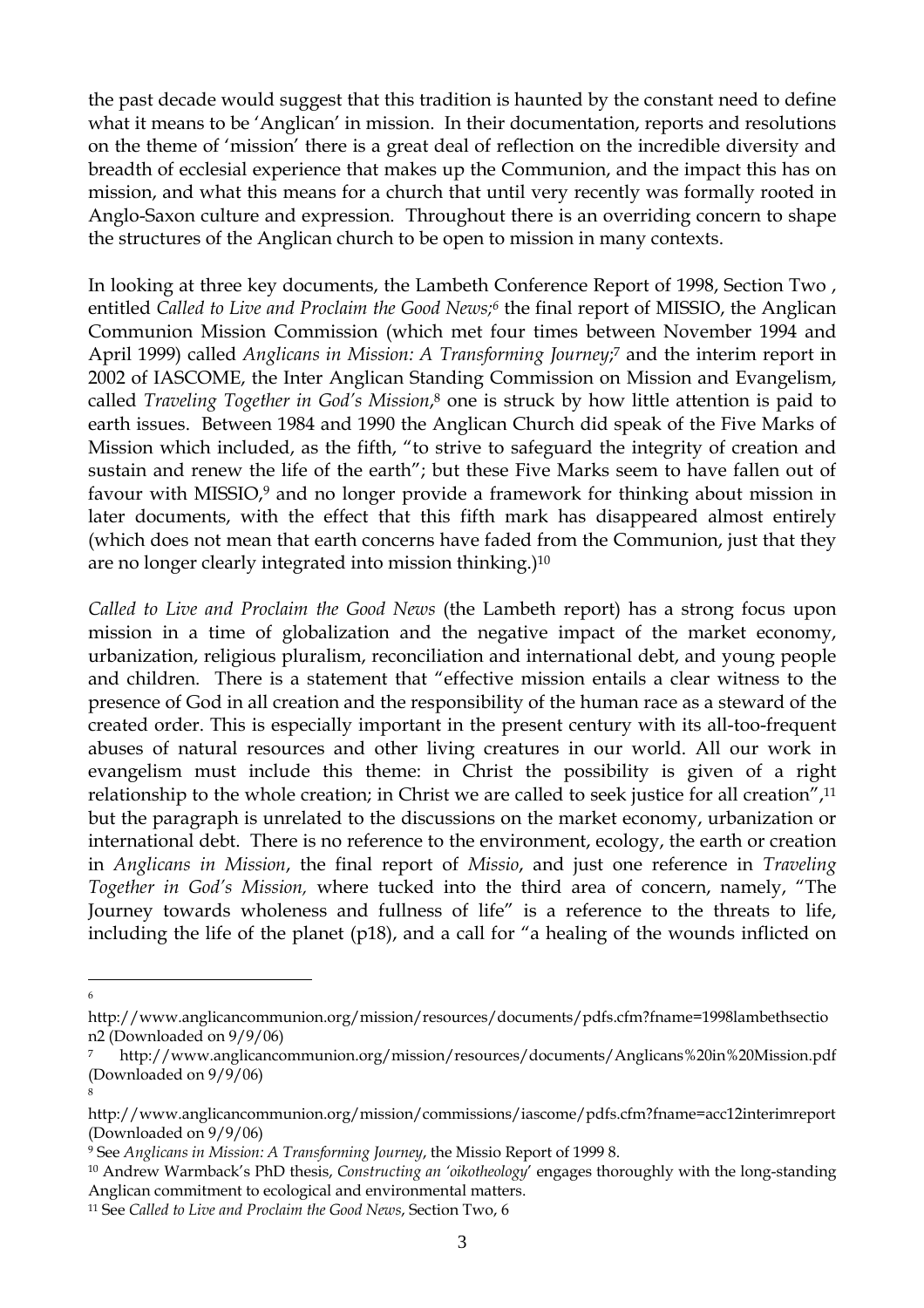the earth" (p.20), which "should include liturgies for environmental healing." It would seem true to say then, that the Anglican branch of Protestantism has yet to articulate the challenge of mission and creation in a thoroughgoing way.

# *(c) The Methodist Tradition*

The World Methodist Council is an association of Churches in the Methodist tradition throughout the world. The mission statement of the Council indicates that it exists to promote unity and seeks to undertake a fulfill a number of roles (fourteen in all) which include evangelism, Christian education, and ministries of justice and peace but there is no reference to 'mission' itself[,12](#page-3-0) and while there are eight standing Committees for a range of common tasks, there is none for mission. There also is no specific reference to common witness around environmental issues. To take up the theme then, we turn to the dominant Methodist denominations in the USA and Britain.

Rather than having a comprehensive theological statement on mission The United Methodist Church in the USA has a simple two-page statement on the purpose of the General Board of Global Ministries (GBGM) and the Four Mission Goals of the GBGM[.13](#page-3-1)  These goals are to: (1) Make disciples of Jesus Christ; (2) Strengthen, develop and renew Christian congregations and communities; (3) Alleviate human suffering; and (4) Seek justice, freedom and peace. There is no reference at all to creation, nature, the environment, ecology or the earth.

The 1996 Conference of the Methodist Church of Britain adopted a statement which affirmed nine statements of mission, and which continue to provide a missiological framework for the Church.<sup>14</sup> The fourth of these statements is "Caring for the earth". In 1998 the Methodist Church proposed an environmental policy, specifically to translate "its affirmation that mission includes caring for the earth"[.15](#page-3-3) The policy affirms that

3. Christian mission includes sharing in putting right the relationships within God's creation that have gone wrong, and growing towards the balance and good stewardship envisaged in the Biblical vision of the world as it is meant to be.

4. The Methodist people are challenged and encouraged to care for the earth by following sustainable practice and taking into account global and local environmental considerations for present and future generations

The environmental policy then raises a range of objectives which focus on awareness and commitment, energy and water, waste, materials and resources, natural and built environment, and travel.

It is difficult to gauge the impact of this, however, as this concern seems to have disappeared in the *Priorities for the Church* which were adopted in 2004 after a period of review and reflection. [16](#page-3-4) The priorities are rooted in a strongly missional understanding of

<span id="page-3-0"></span> $\overline{a}$ 12 See <http://www.worldmethodistcouncil.org/mission.html> (Downloaded on 10/09/06)

<span id="page-3-1"></span><sup>13</sup> See http://new.gbgm-umc.org/about/globalministries/purpose/ (Downloaded 10/09/06)

<span id="page-3-2"></span><sup>14</sup> See http://www.methodist.org.uk/index.cfm?fuseaction=pandw.content&cmid=589 (Downloaded 10/09/06)

<span id="page-3-3"></span><sup>15</sup> See http://www.methodist.org.uk/index.cfm?fuseaction=information.content&cmid=350 (Downloaded 10/09/06)

<span id="page-3-4"></span><sup>16</sup> See <http://www.methodist.org.uk/index.cfm?fuseaction=information.content&cmid=879>(Downloaded 10/09/06)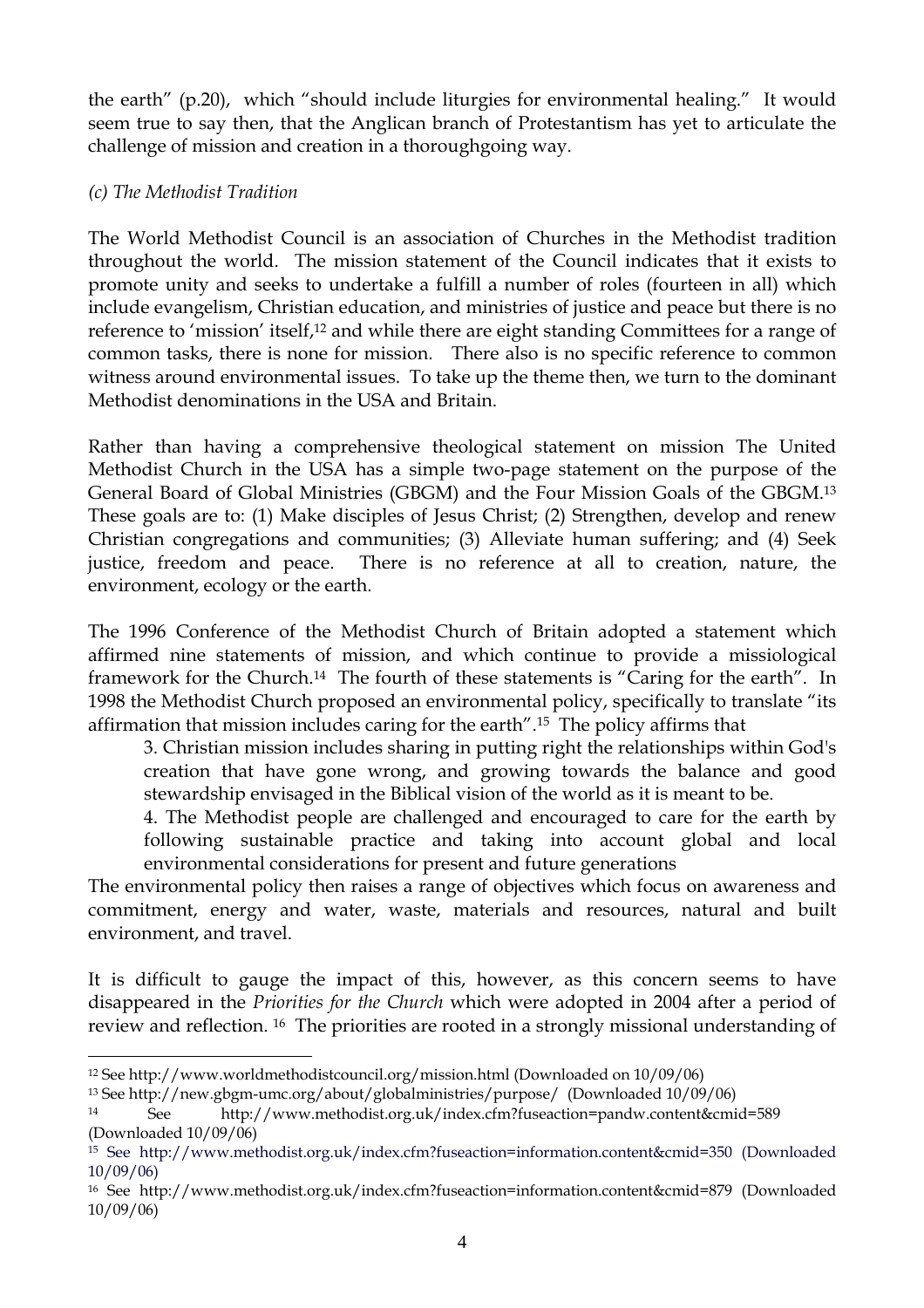the church, and include 'supporting community development and action for justice', and 'developing confidence in evangelism'. While the document reminds the church that "ours is a contextualized mission" and the last in the list of general contextual themes that demand our attention is "the dangers of environmental pollution," in the discussion on these two themes there is no reference at all to the earth, creation or nature. Like the Anglicans, then, the conscious integration of mission and creation at a theological or praxiological level seems to be missing in the Methodist tradition.

# *(d) Reformed Tradition: The Presbyterian Church, USA.*

As an example of a church in the Reformed Tradition, we can look at the Presbyterian Church (USA), which in 2003 adopted a new vision for international mission entitled, *Gathering for God's future: A Renewed Call to Worldwide Mission.*[17](#page-4-0) This ten page document seeks to guide the church in a way of mission that is "God-called, Christ-centered and Spirit led", and that focuses on four crucial challenges: (1) Witnessing and evangelizing worldwide; (2) Equipping the church for transforming mission;(3) Engaging in ministries of reconciliation, justice, healing and grace; and (4) Living the Good News of Jesus Christ in community with people who are poor.

Having identified the ways in which the PC(USA) engages in mission, the document turns to the contemporary context of mission and lays out what it considers to be the five key dynamics in the world at present. These are globalization, ecology, interfaith-tensions, population and power shifts, and diseases of poverty. Ecological concerns thus receive quite a high profile. The subsection reads as follows:

As the planet's ecological health is endangered, and some places are made especially un-healthful, we should be reminded of God the Creator and our stewardship role. Our international mission involvements provide opportunities to answer this call for ecological health. This is part of the fullness of life we seek in faith, not only for ourselves, but also for poor, oppressed and disadvantaged people.

The document then moves to a close with integrating these concerns in the challenge to the church to undertake three roles: witness, discipleship and community. However, it would seem that the lack of cohesion between the four crucial challenges, the five key dynamics and these three roles, means that the integration of a ecological concern into 'ministries of reconciliation, justice, healing and grace' via the role of 'community' (or witness, or discipleship, for that matter) is left hanging. This may reflect the fact that this is a compromise document (as almost all church documents are!) or perhaps a desire to be non-prescriptive coupled with an awareness that this kind of integration can only happen locally in specific contexts. Nevertheless, as with the Anglicans and the Methodists, the Presbyterian document reminds us how difficult it is to actually integrate ecological concerns into mission.

# *(e) The Lutheran World Federation*

 $\overline{a}$ 

A recent Lutheran contribution, however, suggests that there may be creative ways of doing just this. In 2004 the LWF, via its Tenth Assembly and LWF Council meeting,

<span id="page-4-0"></span><sup>17</sup> See <http://www.pcusa.org/wmd/gathering.htm> (Downloaded 10/09/06)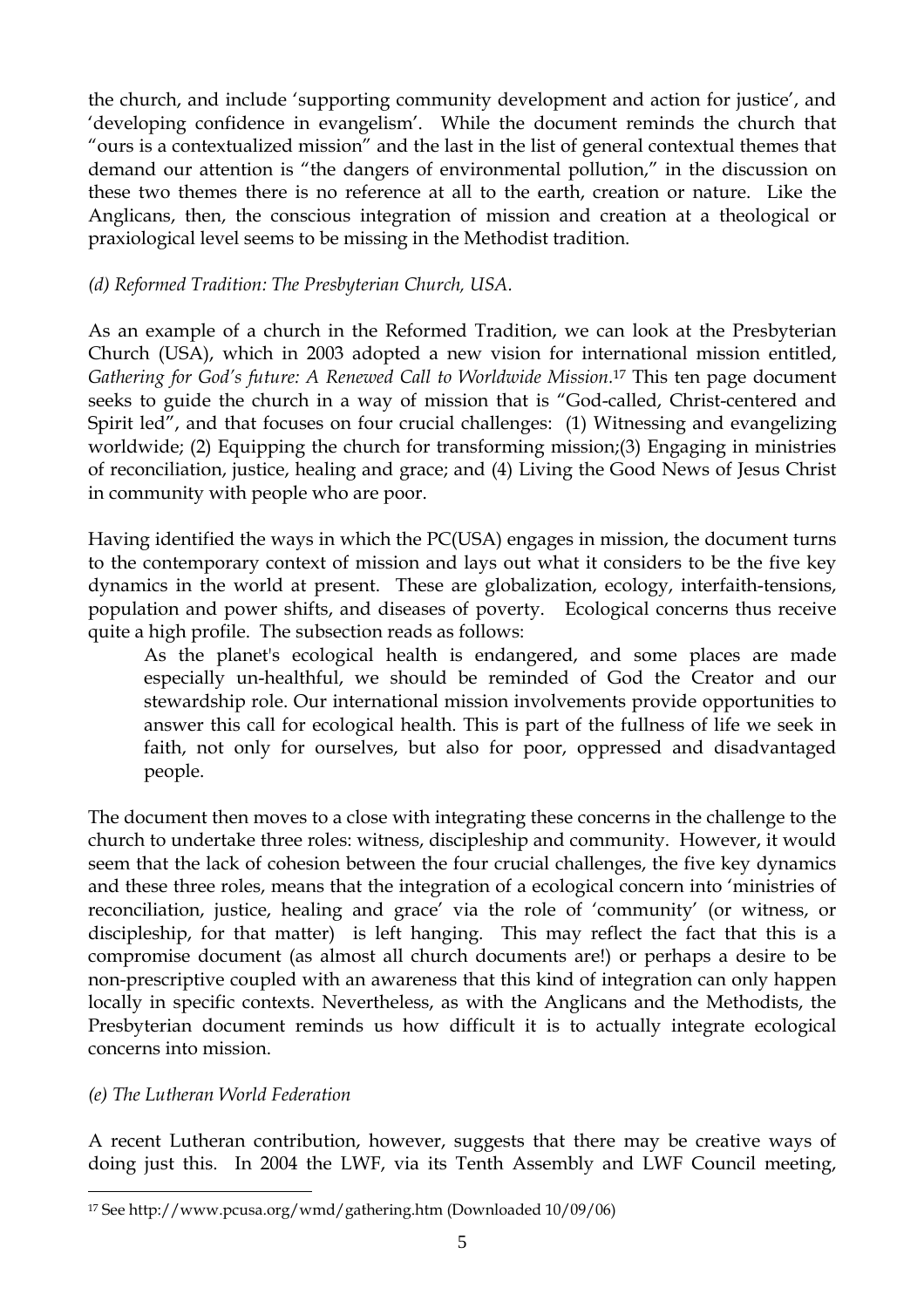adopted a well argued and extremely comprehensive 64 page document, *Mission in Context -Transformation, Reconciliation, Empowerment: An LWF Contribution to the Understanding and Practice of Mission*. [18](#page-5-0) The document seeks "to strengthen and deepen the church's understanding of itself as a missional church and to live it out fully." (p7) Understanding mission as 'accompaniment' (drawing heavily from the Emmaus road story), and involving a hermeneutical spiral, the document is divided into three major sections following a basic see-judge-act logic: (1) Contexts of Mission; (2) Theology of Mission; and (3) Practice of Mission. Ecological or environmental concerns emerge consistently through these three chapters.

In terms of the Contexts of Mission (section 1) the document focuses on globalization, technology, health, violence, and 'religious, cultural and political contexts'. Ecological concerns do not have a separate section, but are integrated within the discussion of economic globalization: "As the globalized consumer economy continues, the devastation of the ecosystem intensifies" (p14) and this has an impact upon rainforests, desertification, urbanisation, extinction, fragile ecosystems, and upon the quality of land, air and water.

The Theology of Mission (section 2) takes as its starting point the context of sin and alienation which includes the estrangement of human beings from nature (p23). The 'Mission of God' (the document avoids the Latinized, *missio Dei*) seeks to respond to this: "God's grace, overcoming the consequences of sin – alienation, death and depravity – extends beyond the individual to all communities, to all creation." The God in mission is the Triune God, and so the document goes on to reflect on God's mission as creator, as redeemer and as sanctifier. God's mission as creator is an affirmation of the importance of creation, and God "is calling people to participate in mission in creation", although the full implications of this are not spelled out at this point. The Trinitarian understanding of the *missio Dei,* has a parallel in the three dimensions of mission: transformation, reconciliation and empowerment. Transformation is "the unfolding of the potential life-giving nature of all creation and an expression of the working of God's grace in nature. It is the ongoing work of the Holy Spirit to effect transformation in and through the church to the whole world" (p33). Thus the document can say:

Mission is holistic and contextual with regard to its aim, practice, and location. Its aim encompasses the whole of creation (ecological concerns), the whole of life (social, political, economic, and cultural), and the whole human being (i.e., all people and the whole person – spiritual, mental, relational, physical, and environmental needs). (p36)

Section three, Practice of Mission, strengthens the argument concerning the whole church in mission. The missional church in action is a witnessing community (involving worshipping, nurturing, being a messenger, serving, and healing) and an *oikumene* community, one which covers three aspects of the oikos: ecumenical, economic, and ecological (p51). This final section on 'ecological engagement' is worth quoting in full:

The oikumene community believes strongly in the goodness of God's creation. It is first and foremost God's creation, which is then received with gratitude as an oikos

<span id="page-5-0"></span><sup>18</sup> See www.luterhanworld.org/LWF\_Documents/DMD-Mission-in-context-low.pdf (Downloaded 10/09/06)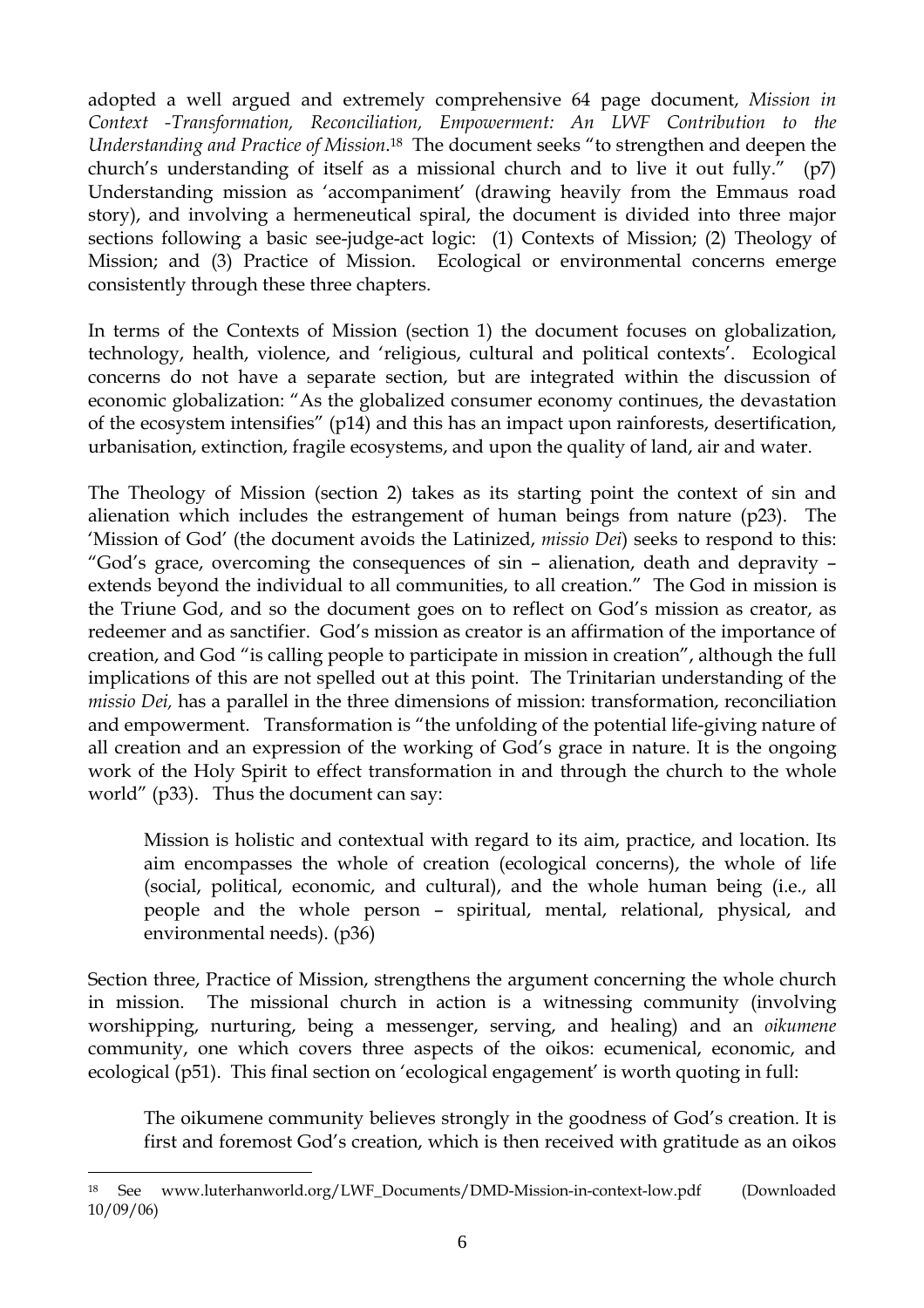(home) for all people. The first step in the church's ecological mission engagement is that of confession and repentance. For centuries, the church's otherworldly outlook and its emphasis on human dominion or domination over creation paved the way for the exploitation and destruction of nature. The oikos earth is in agony.

The church as a healing community, in every place, needs to look at the whole of creation in the light of the gospel and search for ways to restore this planet to health. The world is not primarily a human environment, nor simply the stage for the drama of human salvation. Rather, it is in and of its own an active participant in God's mission. In the apostle Paul's vision, "creation itself will be set free from its bondage to decay and obtain the glorious liberty of the children of God" (Romans 8:20–21). The church as oikumene community, with its worldwide networks, should further and prioritize its participation in the process of rehabilitating the earth and preventing further ecological destruction caused by the use of fossil fuels, toxic waste pollution, and the extermination of species, for example. Together with civil societies and voluntary groups concerned about the integrity of the earth, there is an urgent need for the church to raise its prophetic voice in naming and denouncing destructive actions against the oikos. Local projects dealing with ecological rehabilitation should be encouraged and supported financially by all partners. Ecological engagement is an urgent mission call for all. (p53/4)

While opening up the possibility of integrating the ecological and the economic via the term 'oikos', the document does not do this, and so the focus is on specific actions to rehabilitate and prevent destruction, rather than as a critique of the kind of fundamental economic choices we are making as human beings that are undermining earthkeeping. There is no call to a new oikos-culture. This is surprising given that in the first section (contexts) ecological concerns were integrated into the section on globalisation, as we noted above. The document then draws to an end with a focus on 'new challenges and opportunities for mission' (p54-59), which seeks to encourage the church to take up the vision of mission promoted in the document.

### **2. Mission, human agency and the earth crisis.**

 $\overline{a}$ 

We began this review of mission discourse with a desire to uncover how some Protestant churches have sought to integrate creation/earth/environment into their mission work. [19](#page-6-0) Our answer is that three options seem to suggest themselves. First, the entire theme can be absent (cf. Micah declaration, World Methodist Council, and the United Methodist Church). Second, the earth crisis can present itself as part of the 'context' in which mission takes place and to which it must attend, but not raise fundamental issues about mission itself (cf. Anglican Communion, Presbyterian Church (USA) and the Methodist Church of Britain). Third, there is the possibility that the earth crisis begins to raise questions about the very notion and nature of mission, and that mission must be re-thought in the light of the earth crisis. (It would seem that the LWF document is moving in this direction). My own sense is that the third option is the correct one, but that we are still struggling to find the language to articulate it.

<span id="page-6-0"></span><sup>19</sup> A further reminder that we were examining the integration of *mission* and the earth crisis, not general statements about the latter. I am aware that many of these traditions have very strong statements about the earth crisis itself.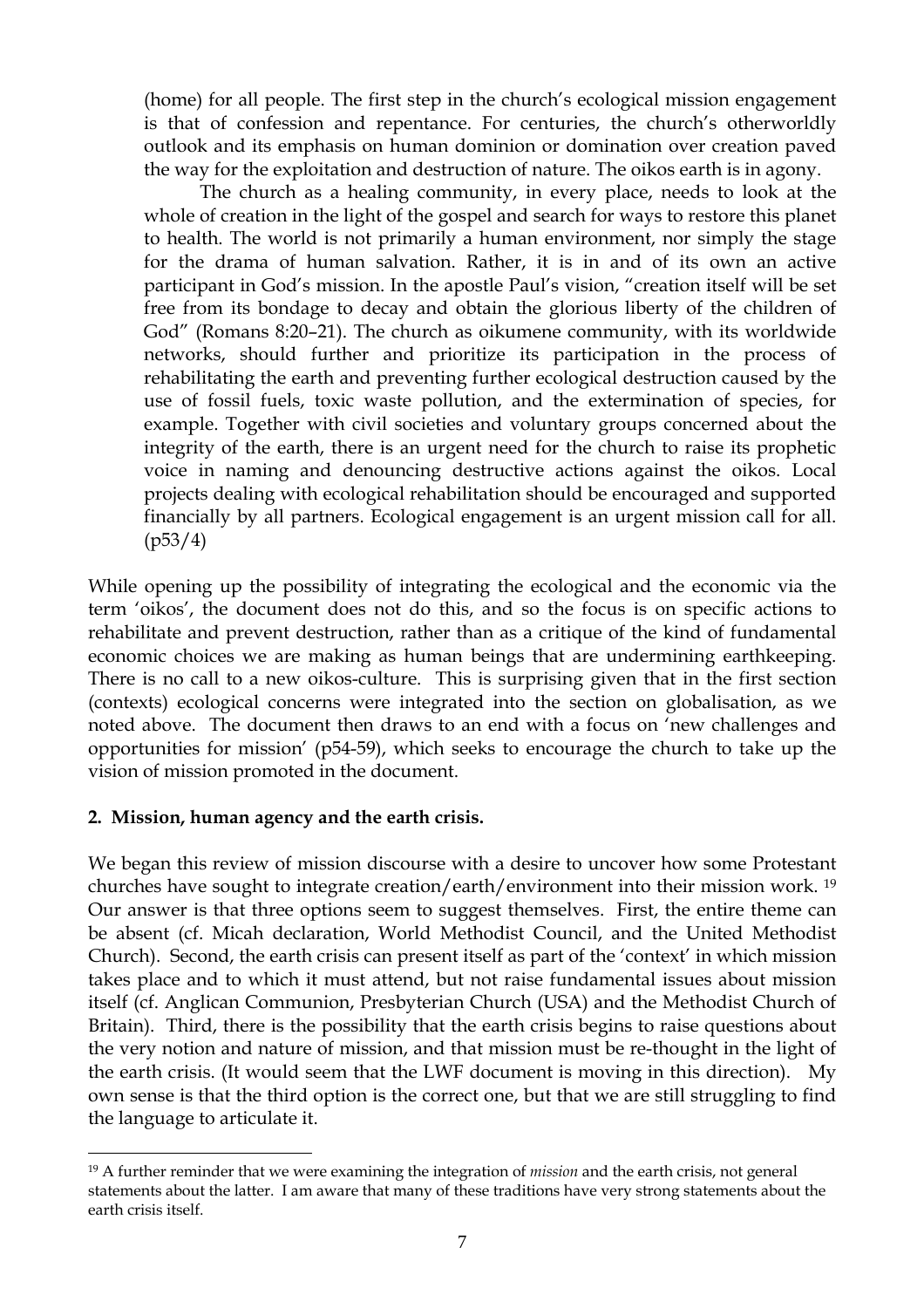As we noted above, if David Bosch was aware that in the light of the earth crisis a 'basic reorientation' in mission was called for, and yet even he with his incredible breadth and depth simply ignored it, then Vischer is surely right: "The transition from the recognition of the crisis to a new orientation is difficult to make"[.20](#page-7-0) The fact that two recent comprehensive books on mission from senior Protestant missiologists, D. Preman Niles, (formerly General Secretary of the Council for World Mission[\)21](#page-7-1) and J. Andrew Kirk, (former Director of the Centre for Mission and World Christianity at the Selly Oak Colleges and University of Birmingham) $22$ , do not touch the theme at all seems to underscore the difficulty.

Why is this the case? Why is it possible for Christians and churches to recognise the earth crisis, and yet struggle to integrate the radical challenge this poses for us, into mission thinking and practice? The answer, I would suggest lies in the fact that Protestant mission thinking and action is wedded to the same affirmation of human agency that is itself the cause of the earth crisis. Thus it is so deeply embedded in the problem-causing paradigm that it cannot perceive of a way out. If this is indeed the case, then unless and until we can come to grips with this missiological problem, we will struggle to integrate the two. So let us examine this in more depth.

Marx's eleventh of his *Theses on Feuerbach*, "The philosophers have only interpreted the world, in various ways; the point is to change it", $2<sup>3</sup>$  is a terse summation of the Enlightenment's amazing confidence at engaging the 'given-ness' of the world and turning it into something better. The Industrial Revolution, the American Revolution, the French Revolution, and many other revolutions and struggles for liberation around the globe all bear testimony to this conscious uncovering of human agency – of the intentional desire to make history; to not just interpret the world, but "to change it." Yet while Marx can be credited with the brilliance of articulating this conscious discovery in his thesis, we would be missing the point if we thought that people had *not* been changing the world prior to Enlightenment. For the history of the world, since the retreat of the Ice Age around 12,000 years ago, has been one of human beings taking the given-ness of the world and – through labour – changing it. That change is not just a European phenomenon, but began around the same time in the Near East, the Mediterranean, China, Meso-America, parts of Africa and some of the Pacific Islands – and expanded over the past millennia to encompass the whole globe[.24](#page-7-4) Contra Marx, there have in fact been very few philosophers merely interpreting the world. There have been many more humans changing the world in all kinds of ways, through agriculture, mining, industry, conquest, migration and exploration.

<span id="page-7-0"></span><sup>20</sup> Visher, "God's Creation as theme of Missionary Witness: God's Creation as theme of Missionary Witness: Some considerations with a view to an international consultation", unpublished discussion paper for Conference on Mission and Creation hosted by the John Knox Centre, Geneva, September 2006.

<span id="page-7-1"></span><sup>21</sup> D. Preman Niles, *From East and West: Rethinking Christian Mission* (St Louis: Chalice Press, 2004)

<span id="page-7-2"></span><sup>22</sup> J. Andrew Kirk, *Mission under scrutiny: Confronting current challenges.* (London: Darton, Longman & Todd, 2006)

<span id="page-7-3"></span><sup>23</sup> Although written in 1845 this was first published posthumously as an appendix to Engel's *Ludwig Feuerbach and the End of Classical German Philosophy, 1886*

<span id="page-7-4"></span><sup>&</sup>lt;sup>24</sup> An extremely useful introduction to this that itself draws from vast scholarly debate is Jared Diamond, *Guns Germs and Steel* (New York: W W Norton & Company, Inc., 1997)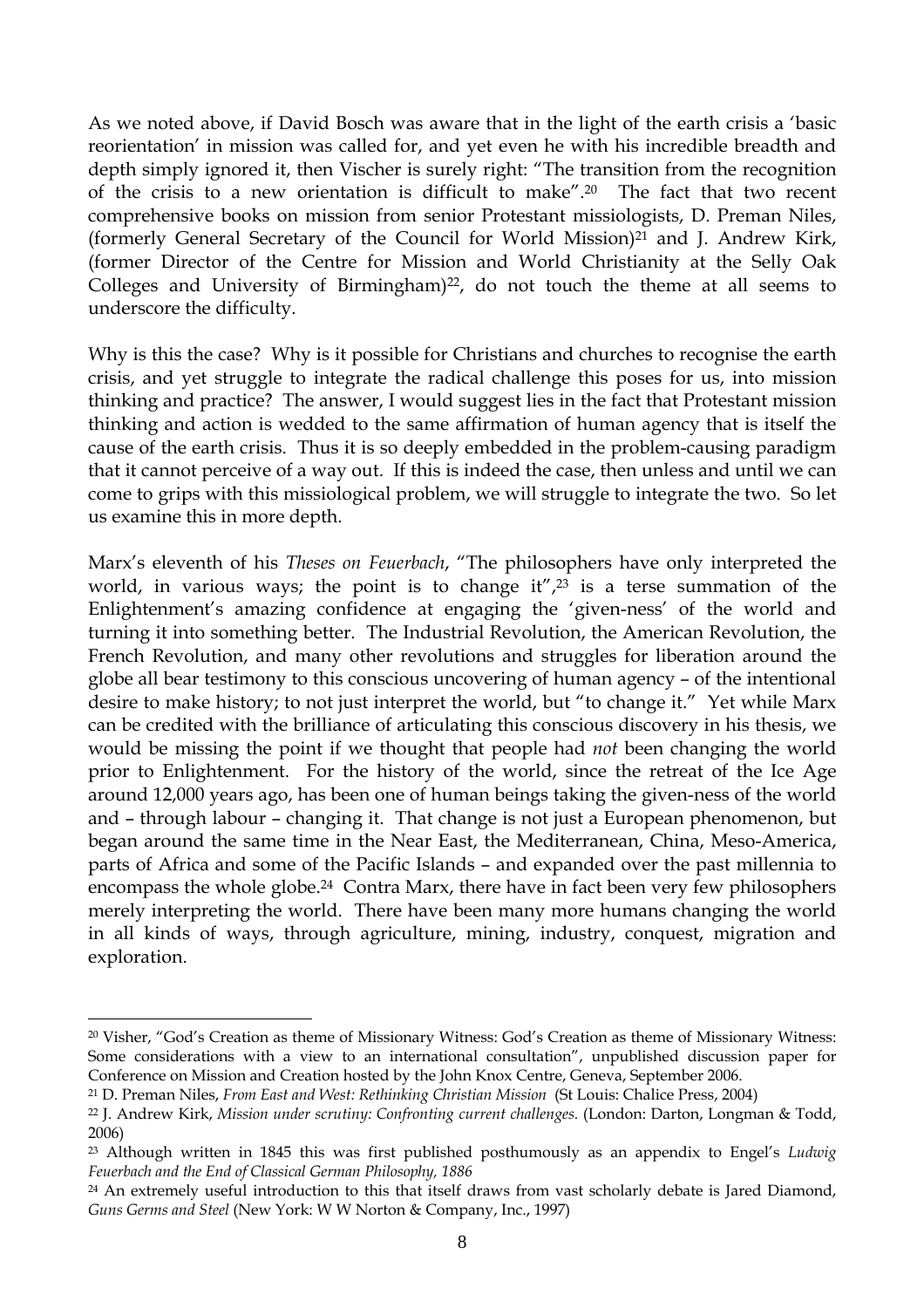What seems to be the case, however, is that this change – though catastrophic in a number of cases such as Easter Island - has seemed to ebb and flow with the rhythm of the earth and to have had little global impact for thousands of years[.25](#page-8-0) Then at about the same time that the Enlightenment was consciously and intentionally giving human beings the moral authority to change the world, to make history, to break out of the 'natural state of things'– at about this same time – the actual impact of the change on the world began to speed up dramatically. It seems likely that the two are connected: the discovery of human agency, of the intentionally of changing the world, of being part of 'history' rather than of 'nature', of embracing the idea of 'progress', of claiming the right to change the 'natural state of things', appears to have contributed to exactly this: the changing of the natural state of things[.26](#page-8-1) 

Indeed, we are able now, with hindsight, to recognize that at this point human beings began to have a decisive impact not just upon history, economy, politics and society – but upon the earth. Our current ecological crises to do with deforestation, loss of water, degradation of topsoil, depletion of air quality, and destruction of biodiversity all seem to stem from about this moment – the emergence of modernity, with its coalition of science, technology, democracy, industry, and individualism all rooted in a culture that believed in progress as the greatest good[.27](#page-8-2)

Thus it seems clear that there is a very profound relationship between our way of being in the world, our way of acting, our way of organizing our labour, our culture, our economy, our beliefs and 'habits of the heart', and our natural environment. This has been true from the dawn of history. However, the scope and scale of this impact has grown tremendously since the advent of the industrial revolution, and is true of both 'daughters' of this revolution, namely, free-market and planned economies. Both of these assume that human beings have the right and responsibility to organize the world according to human needs, making the assumption that it is only human structures – and not the constraints of the wider biosphere – that have a decisive impact upon the ability to meet those needs. Thus while the truth that economics (*oikos/nomos*) and ecology (*oikos/logos*) belong together in our one world home (*oikos*) is not always acknowledged, it is nevertheless clearly obvious[.28](#page-8-3) And as the human ability and desire to 'change the world' to meet human needs grew, as we claimed the right of human agency, so indeed the world changed – and the earth has suffered accordingly[.29](#page-8-4)

Now, significant for our current theme is that by and large what Protestants understand by 'mission' is rooted in exactly the same historical nexus. Emerging at the same point in both time and space, the great missionary movement of the nineteenth century can be

<span id="page-8-0"></span><sup>25</sup> See Jared Diamond, *Collapse*. (London: Penguin, 2005)

<span id="page-8-2"></span><span id="page-8-1"></span>

<sup>26</sup> Here I am following the excellent argument of Rasmussen in *Earth Community, Earth Ethics*. 27 See Gilbert Rist, *The History of Development* (London: Zed, 1999) for an excellent discussion about the way in which 'progress' has come to dominate the thinking and practice of the West.

<span id="page-8-3"></span><sup>28</sup> See the *Oikos Journey*, published by the Diakonia Council of Churches, Durban South Africa. Available at http://www.diakonia.org.za/dmdocuments/OikosA5e.pdf

<span id="page-8-4"></span><sup>&</sup>lt;sup>29</sup> I have chosen in this essay to assume the fact of the Earth Crisis. For the few doubters left, there is more than enough evidence elsewhere. A helpful overview and summary is the chapter on the environmental crisis in the Millennium Report of the United Nations, 2000. This report was the basis upon which the Millennium Summit met to make the Millennium Declaration from which the Millennium Development Goals have been extracted.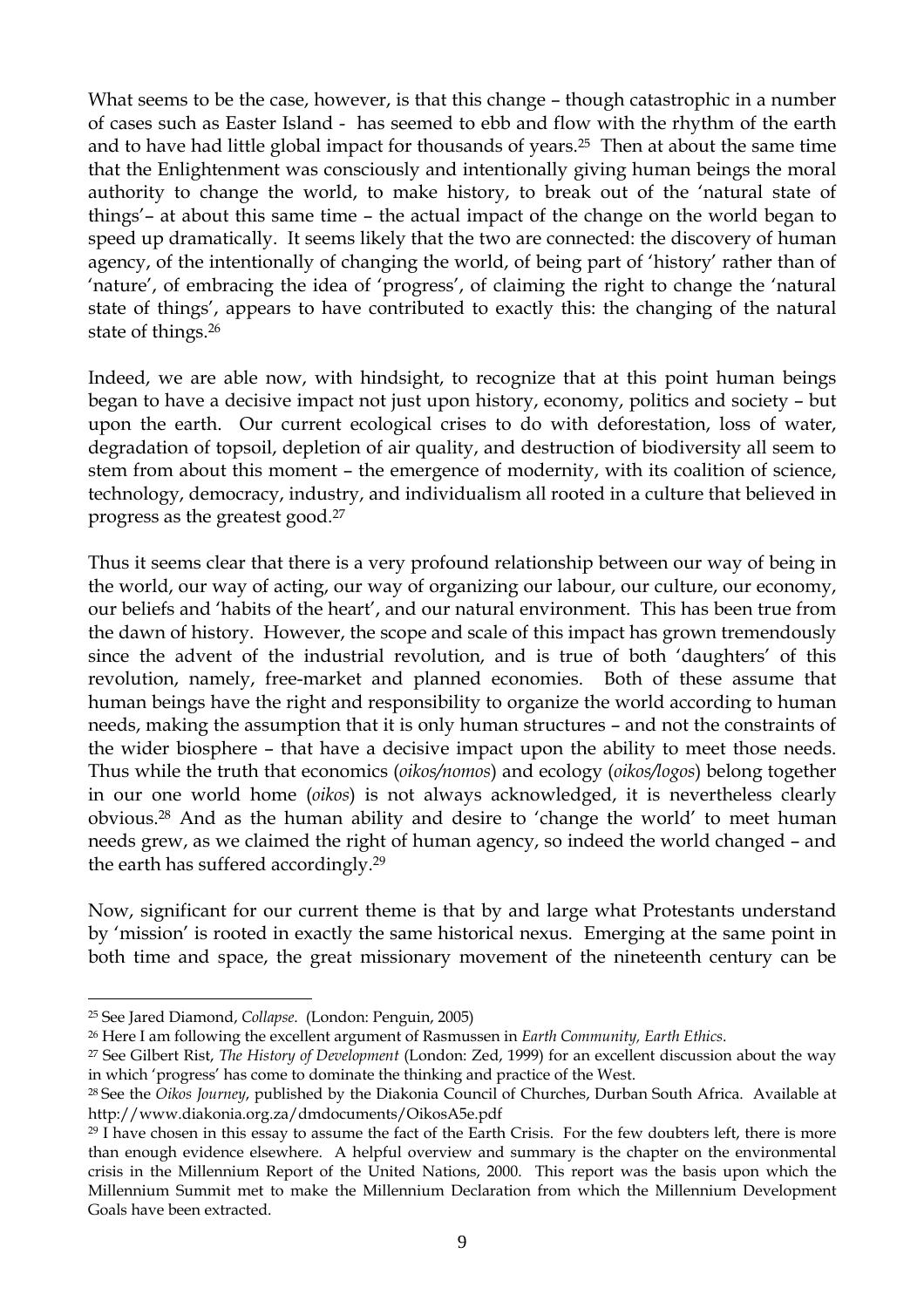understood as the Christian grasping of the notion of agency and bending it to ecclesiastical purposes. The irony is that while Marx assumed that we had to get rid of religion before we could change the world ("the criticism of religion is the prerequisite of all criticism["30\)](#page-9-0), it was religious missionaries – Christians from the North - who more than most others set about changing the world as if thumbing their nose at Marx: "Theologians have only interpreted the world, in various ways; the point is to *convert* it". Now this incredible outpouring of energy and marshalling of human and financial resources to change the world by converting it had its own logic – certainly in the early decades - but over time (and particularly after 1880) it became intimately linked to colonialism and modernization[.31](#page-9-1) Much has been written about this in terms of the relationship between mission, politics and economics and I have no desire to repeat it here; but what is not often identified is that this also places the Protestant missionary movement in an awkward relationship with regards the earth. If it was/is part and parcel of the same celebration of human agency, of the same conscious assumption of modernity with its political and economic cultures, and of the same embracing of progress as the rest of the North Atlantic colonial project, then it too carries within its bosom a responsibility for our ecological crisis. I think this might be hard truth that Lynn White was hinting at in his in/famous essay of almost forty years ago, "The historical roots of our ecological crisis".[32](#page-9-2)

The point is simply this: it is the intentionality of human agency over and against both social and natural 'worlds', which characterizes our modern earth-denying cultures *and* which undergirds much of our Protestant missionary practice. Indeed, Protestant missionary practice has generally proceeded upon the belief that we can change things for the better whether it is through converting people, building clinics, establishing printing presses and schools, campaigning for Fair Trade, or advocating for women's rights. Even the fundamental division between those who emphasize 'evangelism' and those who emphasize 'social concern' is not a division on *this* issue. Both sides assume that what we really need is more missionaries, better organization, more efficient communication, greater resources, and more shoulders to the wheel. This is what gives mission its role and status in the life of the church, and its claim upon church budgets: it is the 'agency' side of ecclesiology, it is where the church engages with the world to 'change things', given that 'theologians have only interpreted the world, in various ways'. The irony of all of this – and to this we must turn now – is that a fundamental point of the Protestant Reformation was that human agency was a dubious thing!

### **3. Agency, sin and grace**

Let me restate the argument: The common denominator between our modern understanding of mission and of the economic culture that is the cause of the earth crisis is the unbridled belief in the limitlessness of human agency. Whether or not we believe in Marx, we all believe that the point about the world is "to change it". We have labelled the things we don't like as 'sin', and we have claimed God's blessing for mission, understood in many different ways – but with one similarity: *to change things*, to bring 'redemption', 'salvation', 'liberation', 'humanization', 'healing', 'new life'. We know that it is *God's*

<span id="page-9-0"></span><sup>30</sup> Karl Marx. "Introduction to A Contribution to the Critique of Hegel's Philosophy of Right" in *Deutsch-Französische Jahrbücher*, February, 1844

<span id="page-9-1"></span><sup>31</sup> See the long discussion in David Bosch, *Transforming Mission*, pp 302ff.

<span id="page-9-2"></span><sup>32</sup> In *Science*, 155(1967):1203-07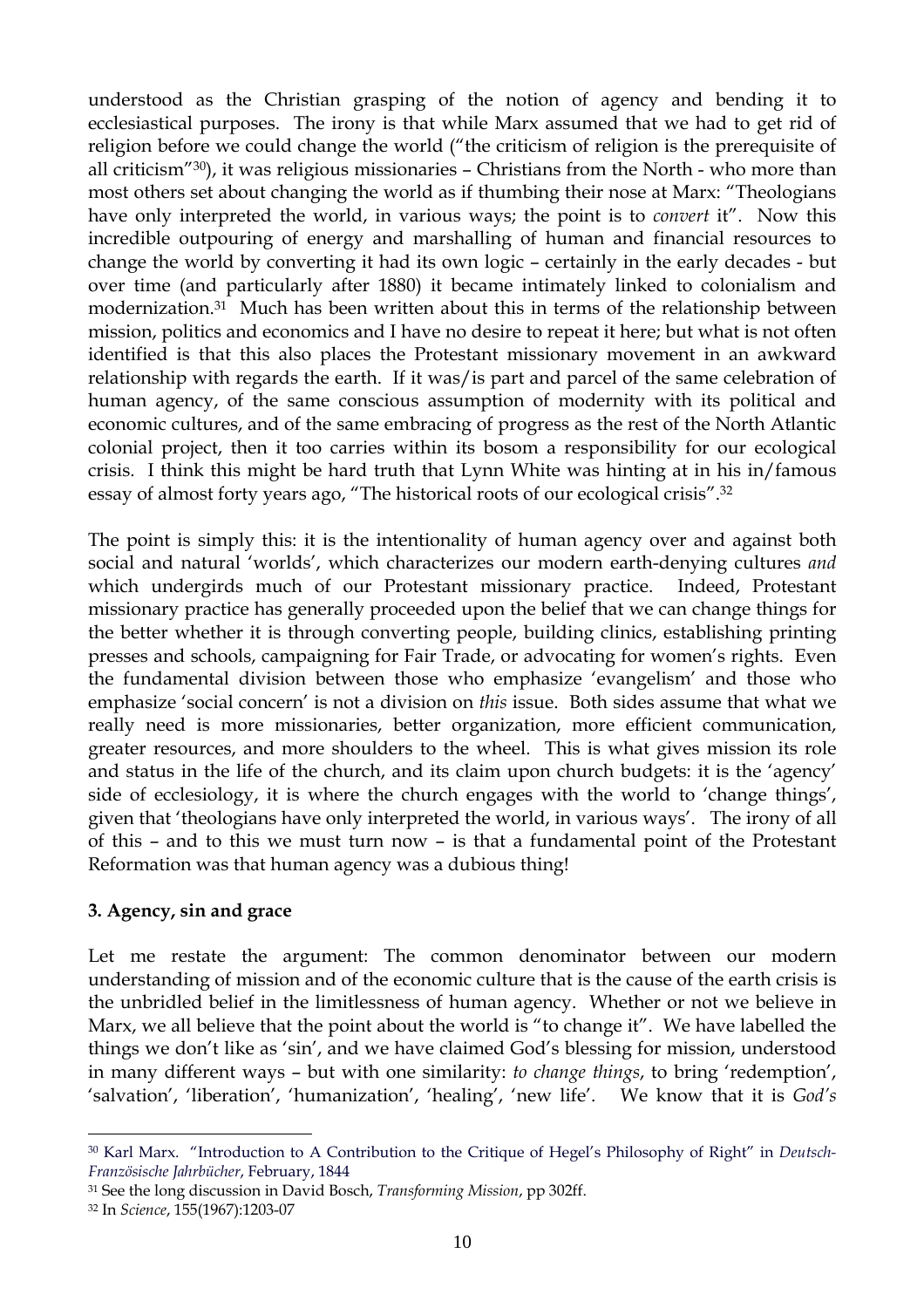*mission* (of course!), but the point is that the church engages in mission as a celebration of baptised human agency. MISSIO, of the Anglican Communion sums up this position perfectly:

The vision of the missionary church is to work with God to re-invent the structures of human society so that they more closely reflect the purposes of God. The awareness of the socio-political dimension of evangelisation needs to be brought into the everyday life of congregations if we are to live as agents of transformation[.33](#page-10-0)

We note the same kind of unbridled affirmation of human agency in the joint statement of the World Alliance of Reformed Churches (WARC) and the Council for World Mission (CWM), *Living out the Accra Confession: implications for our spirituality and mission.* (Kuala Lumpur, May 2006):

5.1 Accordingly we invite all God's people to join with us in a 'covenanting for justice' movement to transform ourselves and the world according to God's purposes and promises, inspired by the vision of a new heaven and a new earth.<sup>[34](#page-10-1)</sup>

From the perspective of the earth crisis we are forced to ask: what exactly is the difference between this notion of mission as (Christian) humans 're-inventing the structures of human society' or 'transforming the world' to reflect God's purposes, with the Enlightenment notions of human agency that have got us into this mess in the first place? Is there something more benign about engaging in 're-inventing society' in the name of God? How do we know that these are the purposes of God? What does this say to people who don't believe in (our) God, or are frightened by our talk of the purposes of God, but who nevertheless are deeply concerned about the earth? Do we really believe that it is our task to transform the world according to God's promises? What has happened to those particularly important Protestant concerns of sin and grace, which are rooted in questions about the peril and potential of human agency?

And finally, what does it mean to engage in mission if the face of these questions? Are we able to re-think mission? Not surprising, given its desire to integrate the theme of creation into mission, it is the LWF document, *Mission in Context -Transformation, Reconciliation, Empowerment,* that is pushes in this direction with this insightful statement:

Different sectors of society have worked energetically for change and progress, based on the insatiable human need for self-improvement and gain. Such a process of change, though laudable and at times useful, should not be confused with transformation, which from the perspective of the mission of the church is primarily God's work in the midst of creation. Transformation, perceived in the light of Christ's resurrection, is the unfolding of the potential life-giving nature of all creation and an expression of the working of God's grace in nature. It is the ongoing work of the Holy Spirit to effect transformation in and through the church to the whole world. Living with expectation in the "already and not yet" of God's redemption, the church must guard itself from a triumphalistic view of transformation and instead should accept it in faith with its ambiguities and uncertainties. (p33)

<span id="page-10-0"></span><sup>33</sup> *Anglicans in Mission: A Transforming Journey*, 6

<span id="page-10-1"></span><sup>34</sup> http://warc.jalb.de/warcajsp/news\_file/doc-796- 1.pdf#search=%22living%20out%20the%20accra%20confession%22 (Downloaded on 7/9/06)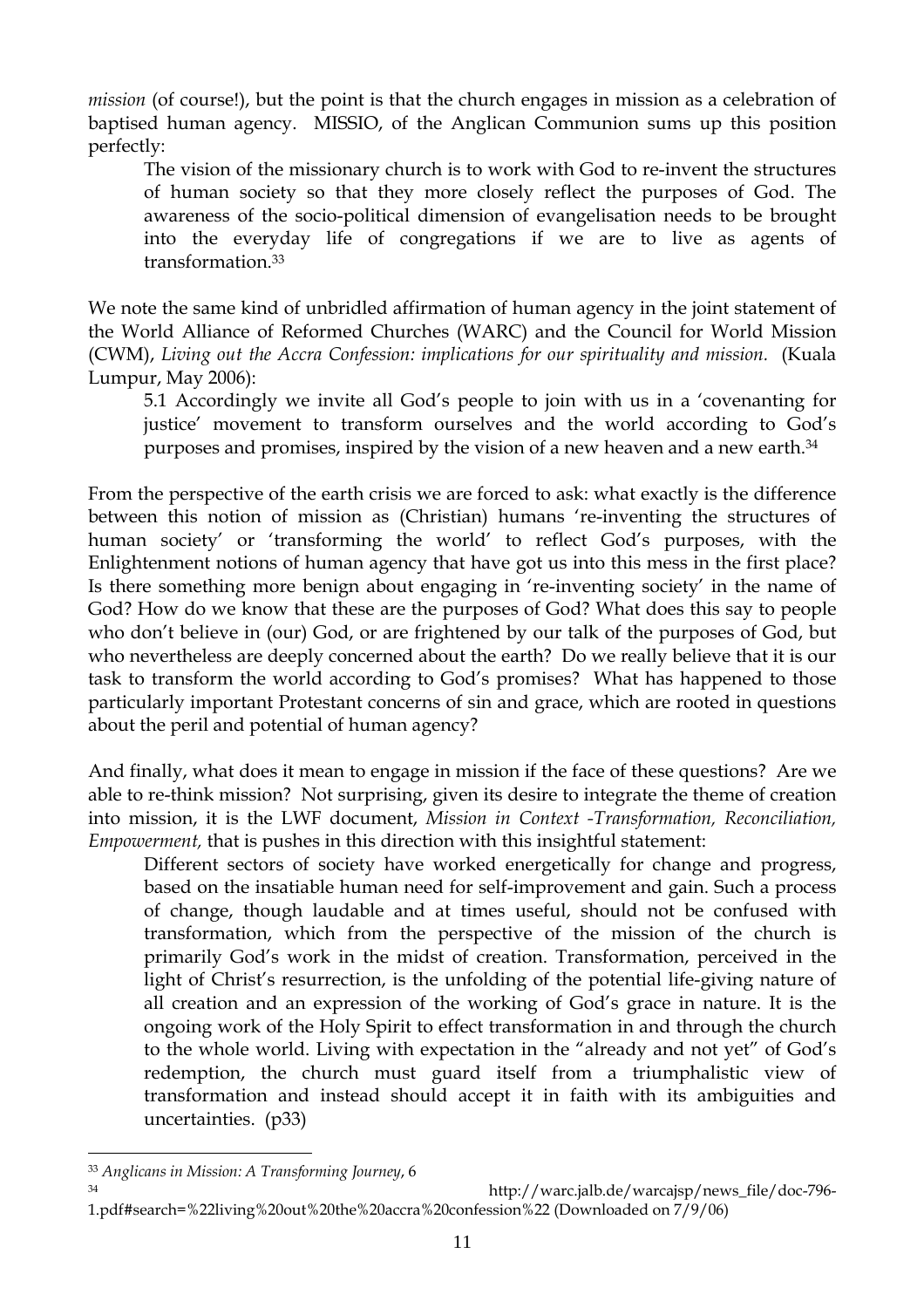This it seems to me is the heart of the challenge of a contemporary earth-honouring (Protestant) missiology. How do we find a way of holding together on the one hand the notion of mission as 'doing something', 'changing something', 'making a difference' in a world characterised by sin, alienation, injustice, oppression and the earth crisis, ; and yet acknowledge that it is this affirmation of and belief in human agency that is responsible for the earth crisis which threatens to overshadow all other human problems. To begin to answer this question, and to draw the paper to a close – but in a way that hopefully opens up further reflection - let me suggest four themes (with many questions!) that I think bear closer reflection.

### *(a) The 'missio Dei' as the 'oikonomia tou Theou'*

Our mission thinking needs to make the connections between the *missio Dei* (the mission of God) and the *oikonomia tou Theou* (the economy of God). While the language of *missio Dei* has gained almost universal currency amongst Protestant churches, it does not seem to provide an intrinsic way to handle the impact of the earth crisis. One possible way of overcoming this and thus providing mission with a route that can handle the ecological crisis could be to turn to some of the work done around the *oikonomia tou Theou*. Rasmussen notes that this "is an ancient way of speaking about the redemptive transformation of earth for its fulfilment."[35](#page-11-0) This, it seems to me, is exactly what people mean by the *missio Dei,* certainly in the statements we have reflected on. Except, and this is the crucial point, the introduction of the notion of the economy of God as a mirror image of the mission of God, means that we can locate mission more clearly in our thinking about the earth as oikos, and therefore in the interface of economy (*oikos/nomos*) and ecology (*oikos/logos*).

Talking about the economy of God, an economy which surely seeks the health of the earth and of all humankind, means we can ask questions about the relationship between God's economy and our economy, or what Rasmussen, (following Wendell Berry) calls the relationship between the Big Economy, the current globalizing neo-liberal economy, and the Great Economy, the economy of nature[.36](#page-11-1) The Great Economy is also rooted in theological perceptions of creation and providence, and so opens up fruitful areas of conversation and connection. If the *missio Dei* can be related to the *oikonomia tou Theou*, or the Great Economy (interestingly Berry himself preferred to use the term the Kingdom of God for this)[37,](#page-11-2) then we possibly have a way of thinking about the *missiones ecclesia* in ways that can be earth-affirming.

# *(b) Remembering Grace*

It is possible that the missiones ecclesia is so wedded to the Englightenment notions of human agency because it has forgotten something about how God's *grace* is revealed in the *missio Dei* and the *oikonomia tou Theou*. If this really is the way that God moves in the

<span id="page-11-0"></span> $\overline{a}$ 35 Rasmussen, *Earth Community, Earth Ethics*, p90.

<span id="page-11-1"></span>

<span id="page-11-2"></span><sup>36</sup> See *Earth Community, Earth Ethics*, pp111ff. 37 See Wendell Berry's essay "Two Economies" first published in *Home Economics* (San Francisco: North Point Press, 1987) 54 – 75. The reference here is to the reprint in *The Art of the Commonplace: The Agrarian Essays of Wendell Berry* (Washington DC: Shoemaker and Hoard, 2002) 219 – 235.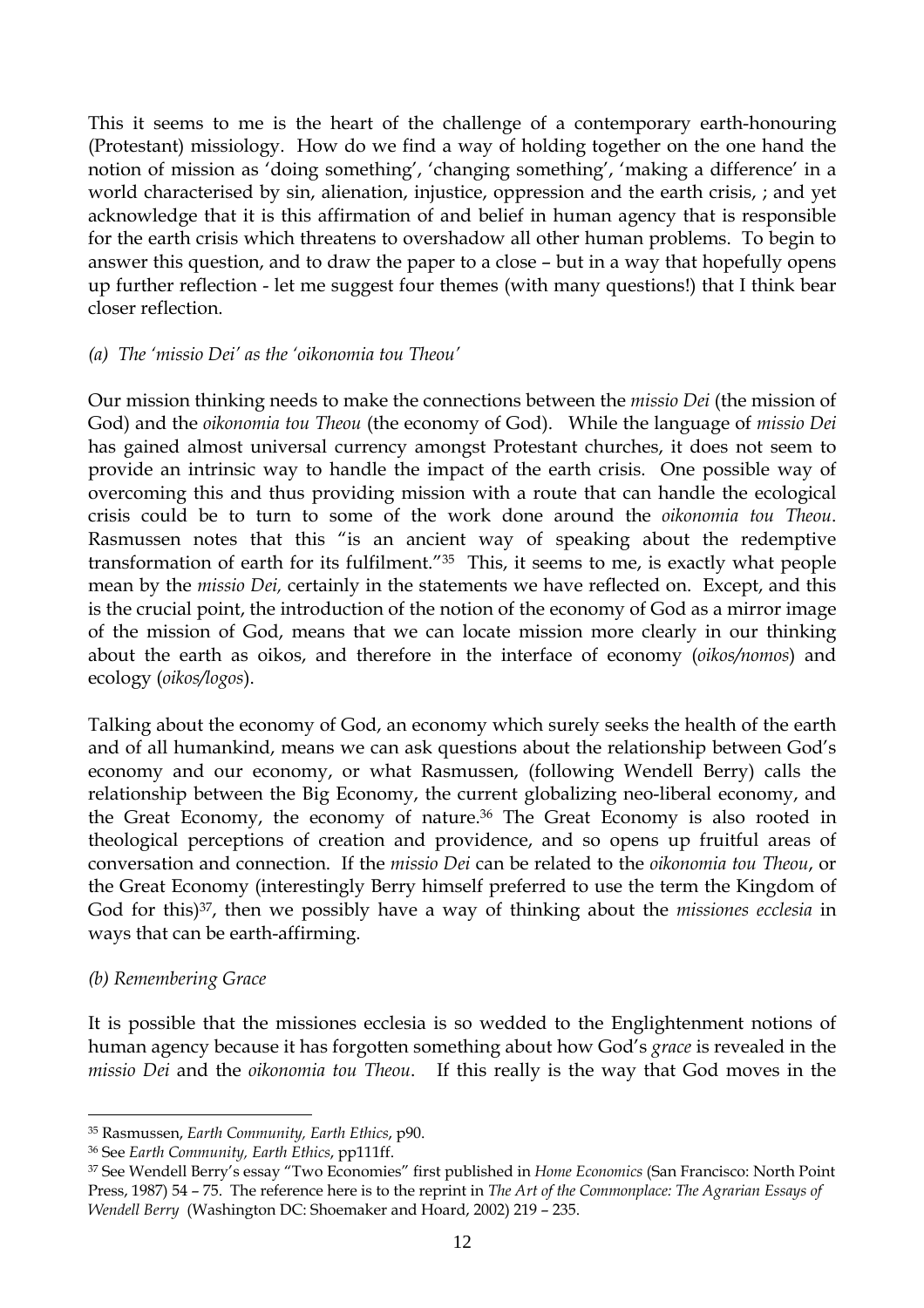world, then it is the way of grace; and if it is the way of grace then it comes to us in history in surprising and hidden ways. It comes to meet us in ways that challenge us, but that also bring to completion what we ourselves cannot achieve. This is crucial in thinking about the *missiones ecclesia* as human activity, and yet we may be surprised about how little reflection there is on it, especially in Reformed circles (given the cry, *Sola Gratia*!).

Thus it comes as something of a surprise to discover that the word 'grace' only appears twice (in the same sentence) in the five pages of the *Accra Confession* on the economy;<sup>38</sup> is mentioned in passing once in four pages of a joint WARC/CWM document, *Living out the Accra confession*; [39](#page-12-1) and then simply disappears in the very recent thirteen-page statement sponsored by the WARC, "An ecumenical faith stance against global empire"[.40](#page-12-2)  Everything is our task. All is human agency. We have gone from *Deus absonditus* to *Gratia absconditus*, and we risk turning the *missiones ecclesia* into works righteousness. Clearly it is time to talk about sin!

## *(c) All is sin*

Working in a context of poverty in the South, it is clear that we cannot deal with questions of ecology outside of questions of economy, and this is what the idea of the *oikonomia tou Theou* suggests. Andrew Warmback has suggested the term *oikotheology* as a way integrating these two[.41](#page-12-3) Any attempt to split off ecology from economy runs the risk of either making 'green' issues to be those of the rich North, and thereby setting up a conflict with those who are struggling for economic justice; or – perhaps more fundamentally – of failing to see that it is in fact the Big Economy which is destroying the earth rather than just a few random human acts that can be corrected via 'sustainable development', or ameliorative laws. Human agency, human interaction in community and upon the earth, human labour, and thus human economy is the fundamental cause of the earth crisis. Perhaps we have to think about human agency as a whole in terms of 'sin', and not just those wanton acts that are obviously detrimental to the earth.<sup>42</sup>

Would this help us to see that it is our modern human culture, our 'habits of the heart', our way of being in the earth that is the real problem, and that any form of mission that assumes this culture, habits and way of being – this overwhelming faith in human agency – is part of the problem rather than part of the solution? Can we recognise that in its reliance upon human agency, the *missiones ecclesia* is itself subject to sin, and stands under judgement? Yet, this is what it means to remember the relationship between agency and grace! Would this be a way of respecting the earth, and yet still be engaged in mission?

<span id="page-12-1"></span>39 http://warc.jalb.de/warcajsp/news\_file/doc-796-

<span id="page-12-0"></span> $\overline{a}$ <sup>38</sup> [http://warc.jalb.de/warcajsp/news\\_file/doc-159-1.pdf](http://warc.jalb.de/warcajsp/news_file/doc-159-1.pdf) (downloaded on 7/9/06)

<sup>1.</sup>pdf#search=%22living%20out%20the%20accra%20confession%22 (Downloaded on 7/9/06)

<span id="page-12-3"></span><span id="page-12-2"></span><sup>40</sup> http://www.fosna.org/AnEcumenicalFaithStanceAgainstGlobalEmpire.html (downloaded on 7/9/06) 41 See Andrew Warmback, *Constructing an* oikotheology*: the environment, poverty and the church in South Africa* (Unpublished PhD Thesis, University of KwaZulu-Natal, South Africa)

<span id="page-12-4"></span><sup>&</sup>lt;sup>42</sup> Here I think the Protestant tradition could gain much from re-engaging with Reinhold Niebuhr and his understanding of human nature, sin and human destiny. See *Moral Man & Immoral Society* (New York: Charles Scribner's Sons, 1932); *The Nature and Destiny of Man* (New York: Charles Scribner's Sons, 1941, 1943); *The Children of Light and the Children of Darkness* (New York: Charles Scribner's Sons, 1944); Niebuhr, Reinhold, *The Structure of Nations and Empires* (New York: Charles Scribner's Sons, 1959); Niebuhr, Reinhold, *The Irony of American History* (New York: Charles Scribner's Sons, 1962).